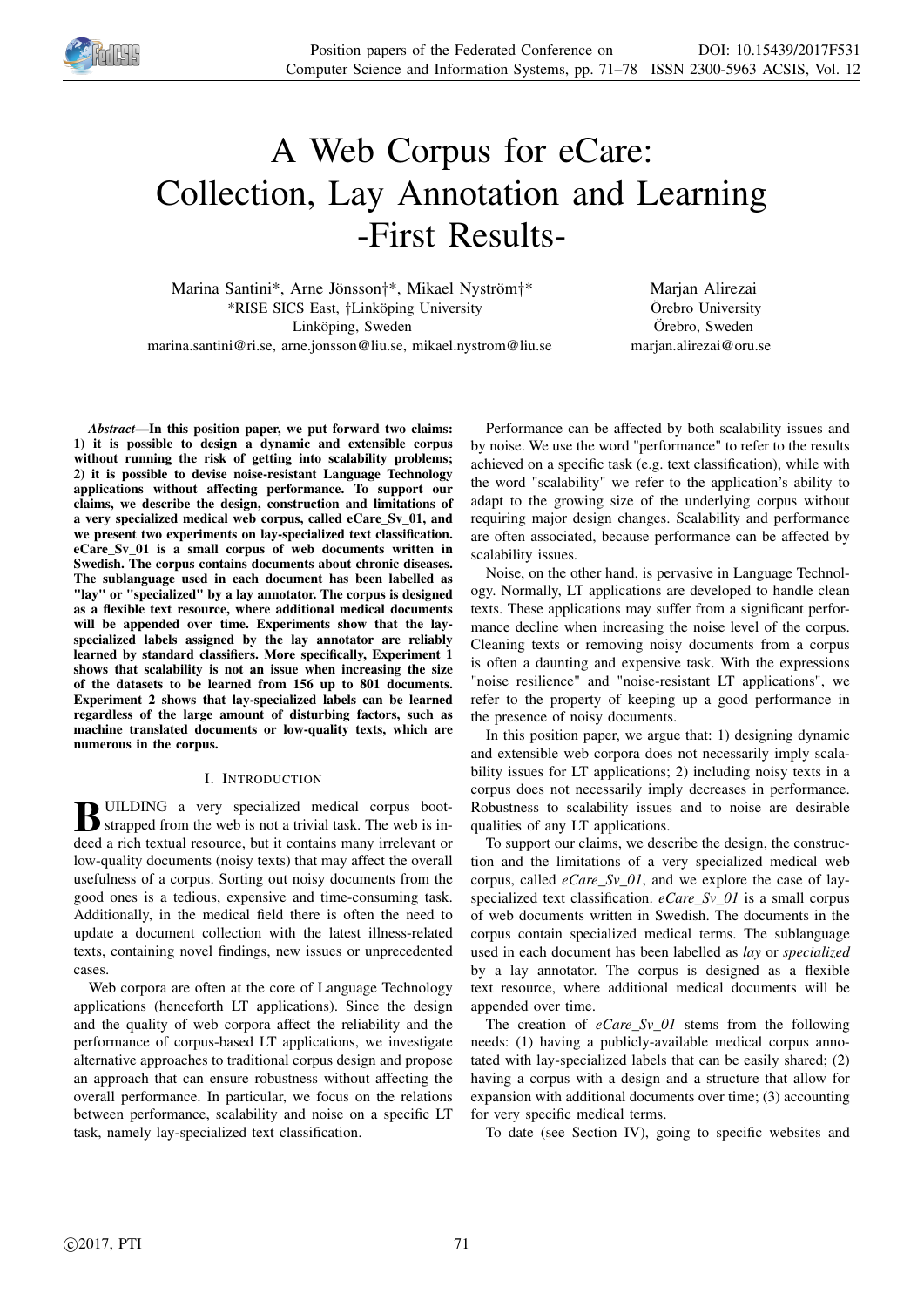dumping lay-specialized medical texts is what is being normally done. As a matter of fact, these websites do not contain all the illnesses but only the most common ones. The same is true for user-generated texts, such as those that can be found in forums and blogs, since users mostly talk about general problems or common diseases. Another common approach has been to focus on journals or, more rarely, on patient record collections, but in this case there exist copyright, ethical and legal restrictions that limit the shareability and experimental replicability. For all these reasons, with *eCare\_Sv\_01* we are exploring a different avenue. More specifically, with *eCare\_Sv\_01* the idea is to pre-select some very specific medical terms (not just the most common illnesses), use them as seeds in a search engine and download only the pages that are related to the specific terms we focus on. In practice, we aim at building a corpus that contains documents that are related only to specific medical terms that indicate chronic diseases, and that are not always documented in medical websites, such as the Swedish medical information portal called "1177 Vårdguiden".

As mentioned above, in this paper we describe only preparation work, i.e. the construction of the corpus and present first results. However, the long-term work that leverages on *eCare\_Sv\_01* include tasks such as: (1) the definition and measurement of the domain-specificity of a corpus (that we call "domainhood"); (2) the automatic extraction of lay-specialized medical lexica and the creation of lexical ontologies from texts that contain specialized terms and lay synonyms; (3) the development of machine-learning-based medical LT applications (e.g. multi-labelled, semi-supervised, weakly-supervised and unsupervised lay-specialized text classification).

The current version of *eCare\_Sv\_01* contains Swedish web documents related to chronic diseases that are classified as such in the SNOMED CT ontology<sup>1</sup>. Since chronic diseases can be treated at home and monitored through electronic devices (sensors, self-reported records, etc.), we intend to use the corpus for LT experiments within the *E-care@home* project (see Section II). In future, the corpus will be expanded with additional diseases (e.g. "tachycardia" or "dementia"), not necessarily classified as chronic in SNOMED CT.

# II. LAY-SPECIALIZED MEDICAL TERMINOLOGY AND THE INTERNET OF THINGS

*E-care@home*<sup>2</sup> is a multi-disciplinary project investigating how to ensure medical care at home and avoid long-term hospitalization in the eldercare. Long hospitalizations are discomforting for elderly patients and expensive for the national healthcare system. Providing medical care at home to the elderly can be effective by populating the home with electronic devices ("things"), i.e. sensors and actuators, and linking them to the Internet. Creating such an Internet-of-Things (IoT) infrastructure is feasible and profitable [1]. Information gathered by sensors are lists of numbers. It is possible however to convert these bare numbers into specialized semantic concepts [2].

<sup>2</sup>Project website: http://ecareathome.se/

This conversion complies to one of *E-care@home* major objectives, i.e. to represent information in a "human consumable way". Converting numbers into concepts expressed in a natural language that experts can understand is certainly a big step forward and it is especially valuable for health professionals, who can use this converted information for timely decisionmaking. Additionally, since in the *E-care@home* framework patients are empowered and take active part in the management of their illnesses, it is no longer enough to convert sensor data to a medical language that only experts understand. Patients too should be included in the information cycle. There are linguistic obstacles, though. As a matter of fact, medicine is a domain where there exists a divide between the language used by health professionals and the language normally used and understood by patients, caregivers or relatives. This is a wellknown problem that is extensively researched (see Section IV). In the project, it is pointed out that: "Patients and citizens will be faced with the technical language of the professional health records. Health care professionals are faced with issues of trustworthiness of personal health record data." Here lies the motivation of *eCare\_Sv\_01*: the construction of *eCare\_Sv\_01* exemplifies how to build a concept-specific medical corpus that is useful for eHealth and eCare-oriented LT applications, such as the automatic extraction of lay synonyms corresponding to medical terms.

# III. LAY VS SPECIALIZED SUBLANGUAGE

The need of lay synonyms or lay paraphrases that match specialized medical terminology used by healthcare professionals has been the focus of recent research, both in Language Technology [3], and in the clinical community [4]. Research on lay-specialized sublanguages is brought about by the need to improve communication between two specific user groups: the layman on one side, and the expert on the other side. A classical example of a medical term is "varicella", which patients often call "chickenpox". The word "varicella" is a specialized medical term, while "chickenpox" is a lay synonym.

To date, there is no agreed lexical expression that subsumes concepts such as "lay", "normal", "simplified", "expert", "specialized", "consumer health vocabulary", "consumer terminology", and the like. Researchers use different expressions to indicate these kinds of language varieties, for instance, "different genres (such as specialized and lay texts)" [5]; "discourse types (lay and specialized)" [3]; or "registers" [6]. Most commonly, however, researchers do not relate the specialized-lay varieties to any superordinate category, as in [7].

Instead of using an umbrella term like "discourse", or employing textual dimensions like "register" or "genre", we suggest adopting the category sublanguage to refer to the different language varieties employed by user groups in certain situational or communicative contexts. Normally, a sublanguage refers to a specialized language or jargon associated with a specific user group, (e.g. the jargon used by teenagers stored in the Corpus of London Teenagers [8]) or to a very specialized domain-specific communication style (e.g. the "notices to skippers"). Computationally, a sublanguage is charac-

<sup>&</sup>lt;sup>1</sup>International SNOMED CT Browser: http://browser.ihtsdotools.org/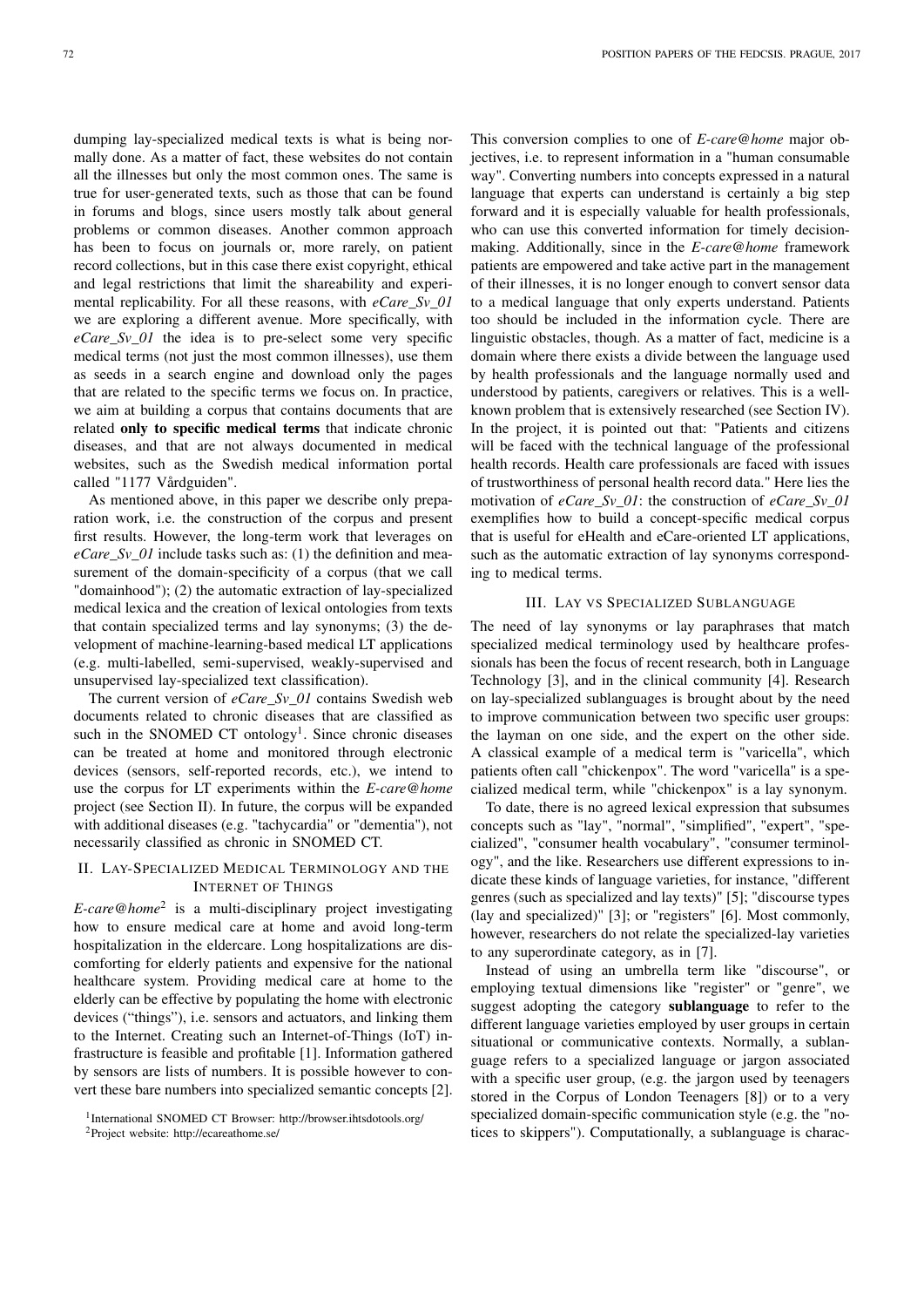terized by domain-specific terms (or word co-occurrences) and syntactic cues that deviate from normal language use [9]. *We broaden this definition of sublanguage in order to encompass language varieties that are commonly used when two or more user groups communicate in specific domains or in special communicative contexts*. Arguably, this definition of sublanguage is unambiguous and applicable to all the domains where the domain-specificity of a jargon causes some kind of "diglossia", and a gap in human communication. Following the extended definition, we can then say that in the medical domain, two sublanguages normally come in contact, namely the lay sublanguage used by patients and their relatives (the lay) and the specialized sublanguage used by healthcare professionals (the expert).

Normally, lay synonyms are based on everyday language, and are easier to read and to understand than medical terminology, which conversely have high-brow connotation. For normal people without a medical education or background, medical terms are often opaque or hard to remember due the Greek and/or Latin etymology. These terms are called "neoclassical" terms, and, interestingly, recent research shows that also healthcare professionals tend to "normalize" this type of lexicon to everyday language, as in the case of "Swedification" of Latin and Greek affixes in patient records [10]. Generally speaking, it seems that the "layfication" of medical language is an extensive phenomenon that affects, in different ways, several user groups.

#### IV. PREVIOUS WORK

The automatic identification and extraction of specialized medical terminology and its systematization and standardization is an ongoing effort in many languages. For the Swedish language, experiments show that semi-automatic methods are reliable and can be implemented in real-life settings [11], [12].

Since the focus of our research is on the lay sublanguage rather than on the systematization and standardization of expert terminology, in this section we focus on the latest research on how lay-specialized medical text collections have been designed or used in several languages.

Examples for the English language include a method to mine a lexicon of medical terms and lay equivalents using abstracts of clinical studies and corresponding news stories written for a lay audience [13]. The collection is structured as a parallel corpus of documents for clinicians and for consumers. The study presented in [14] focuses on the linguistic habits of consumers. In this study, the authors empirically evaluate the applicability of their approach using a large data sample consisting of MedLine abstracts as well as posts from a popular online health portal, the MedHelp forum. The "propensity of a term", which is a measure based on the ratio of frequency of occurrence, was used to differentiate consumer terms from professional terms.

For French, experiments have been carried out by [3] to build lay-specialized monolingual comparable corpora using web documents belonging to specific genres from public websites in the medical domain. The corpus devised by [3] is quite

different from *eCare\_Sv\_01*, since [3] include in their corpus various texts containing any kind of medical terminology, while in the design of *eCare\_Sv\_01* we only focus on texts related to *very specialized illnesses*, i.e. those listed under the chronic diseases node in the Swedish SNOMED CT.

In Sweden, research on medical collections is wellestablished and thriving. For instance, [6] created a unique medical test collection for Information Retrieval to provide the possibility to assess the document relevance to a query according to two user groups, namely patients or doctors. The focus of [7] is on the simplification of one single genre, namely the medical journal genre. To this purpose, the authors used a subset of a collection built from the journal Svenska Läkartidningen, i.e. the Journal of the Swedish Medical association, that was created by [15]. Another unique language resource is the Stockholm EPR (Electronic Patient Records) Corpus [16], [17], which comprises real data from more than two million patient records.

The medical text collections briefly described above are important language resources that, although not always publicly available, can be shared for research purposes under certain conditions. With *eCare\_Sv\_01*, we are exploring an alternative research path, where a text corpus is purposely designed to be publicly available.

#### V. THE CORPUS

*eCare\_Sv\_01* is a small text collection bootstrapped from the web. It contains 801 web documents that have been labelled by a *lay annotator*. In the following subsections, we describe its construction and the actual corpus.

## *A. Seeds*

We started off with approximately 1300 term seeds designating chronic diseases in the Swedish SNOMED CT. A qualitative linguistic analysis of the term seeds revealed a wide range of variation as for number of words and syntactic complexity. For instance, multiword terms (n-grams) are much more frequent than single-word terms (unigrams). We counted 13 unigrams (see Table I), 215 bigrams, and the rest of the seeds were characterized by specialized terms and complex syntax, such as: "kronisk inkomplett tetraplegi orsakad av ryggmärgsskada mellan femte och sjunde halskotan" (English: "Chronic incomplete quadriplegia due to spinal cord lesion between fifth and seventh cervical vertebra").

To bootstrap the corpus we used unigrams and bigrams only. This decision was based on the assumptions that (1) unigram- and bigram-terms are more findable on the web than syntactically complex keyword seeds, and (2) complex multiword terms are less likely to have a lay synonym or paraphrase. It should be noticed however that Swedish is a compound language where several words are united in one single graphical unit, so the distinction between unigrams and bigrams is sometimes blurred.

## *B. Preprocessing and Download*

A preliminary investigation showed that when searching for medical terms (the seeds) as search keywords, the list of results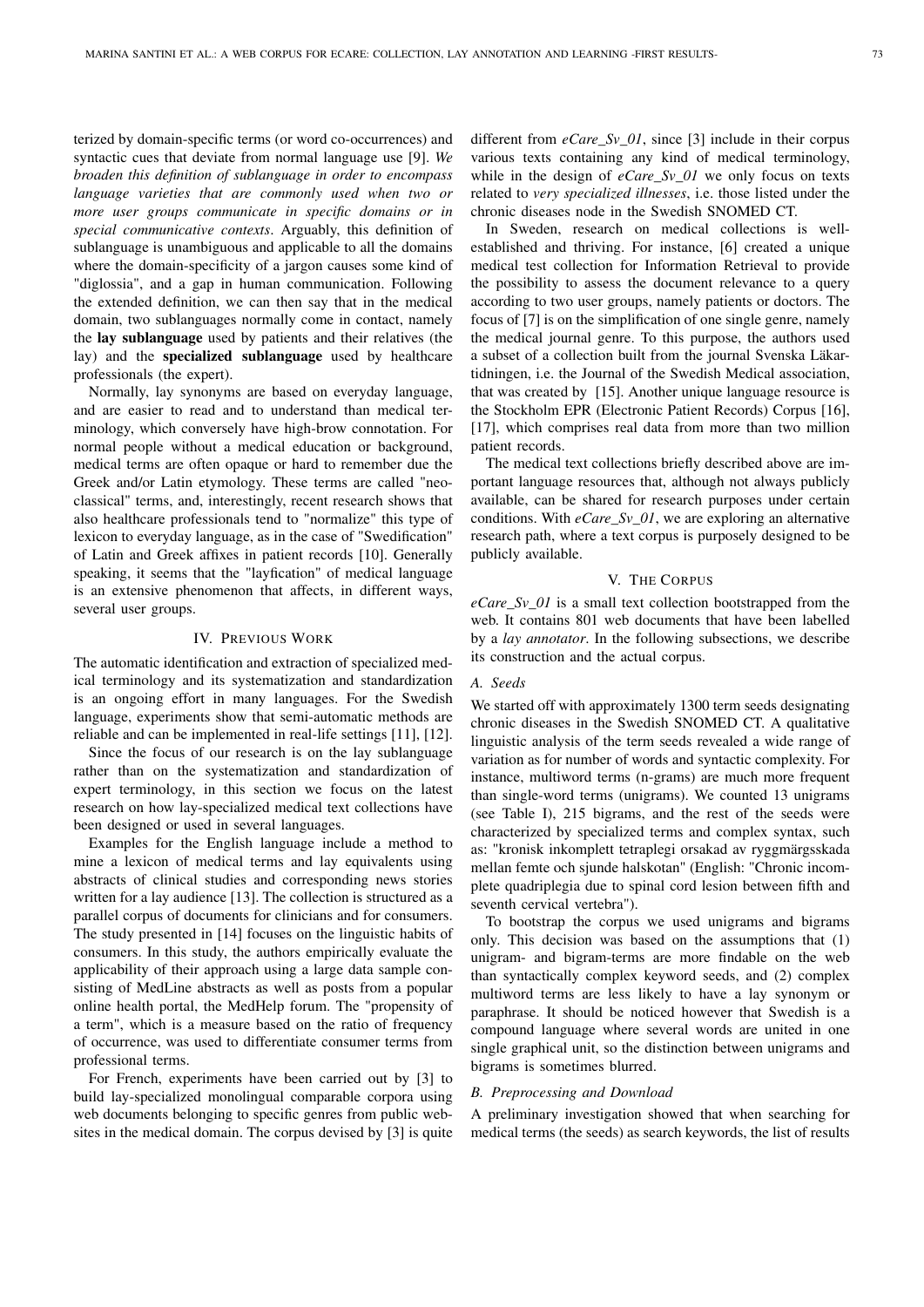| Seeds (Swedish)    | <b>Translation</b> (English) | <b>SCTID</b> |
|--------------------|------------------------------|--------------|
| ansiktstics        | Facial tic disorder          | 230335009    |
| bukangina          | Abdominal angina             | 241154007    |
| chalcosis          | Chalcosis                    | 46623005     |
| fluoros            | <b>Fluorosis</b>             | 244183009    |
| kromoblastomykos   | Chromoblastomycosis          | 187079000    |
| lipoidnefros       | Minimal change<br>dis-       | 44785005     |
|                    | ease                         |              |
| lungemfysem        | Pulmonary emphysema          | 87433001     |
| mycetom            | Mycetoma                     | 410039003    |
| ozena              | Ozena                        | 69646003     |
| polyserosit        | Polyserositis                | 123598000    |
| postkardiotomi-    | Postcardiotomy               | 78643003     |
| syndrom            | syndrome                     |              |
| Swimmingpool-      | Swimming<br>der-<br>pool     | 277784005    |
| dermatit           | matitis                      |              |
| trumhinneatelektas | Tympanic atelectasis         | 232258001    |

TABLE I UNIGRAM SEEDS

contains many irrelevant documents, which make a specialized corpus noisy. We decided to use seeds in the following way. Each seed was used as search keyword in *Google.se* (Google web domain for Sweden). For each seed, Google returned a number of hits. We limited our analysis to hits on the first page. We manually opened each snippet to have an idea of the type of web documents that were retrieved. For each search lap, several documents were irrelevant and several were duplicated. 74 keyword seeds were discarded because the retrieved documents were irrelevant or written in a foreign language. Unsurprisingly, we also noticed that the number of retrieved pages depends on how common a disease is. For instance, "ansiktstics" (English: "facial tics") had many hits, while "chalcosis" (English: "chalcosis") very few. As a rule of thumb, we decided to select a maximum of 20 documents for the most common illnesses, and as many as we could for rarer diseases. After this preprocessing phase, we applied BootCat [18] using the advanced settings (i.e. *url seeds*) to create the web corpus.

We handed out the bootcat-ted documents to a native Swedish speaker (an academic) who does not work in the medical domain and has no medical-related education. The lay annotator proceeded with the labelling by applying a *lay* or *specialized* label to each text in the corpus.

#### *C. eCare\_Sv\_01 in a Nutshell*

*eCare\_Sv\_01* has been bootstrapped using 228 terms (13 unigrams and 215 bigrams). After the preprocessing, 843 urls (112 for unigrams and 731 for bigrams) were factored out and used as *url-seeds* in BootCat. Some of the urls were automatically discarded by BootCat (e.g. bilingual documents were discarded) and some bootcat-ted documents were empty. Finally, 801 documents were successfully bootcat-ted. Table II shows the corpus statistics.

The annotator pointed out that the writing quality of a number of web documents was poor, mainly because they had been machine translated, and not written by humans. Some of the web documents explicitly stated "Översatt från engelska av Microsoft" (English: Translated from English by Microsoft). Out of 801 web documents, 339 have received comments by the lay annotator, e.g. "Machine Translated" or "it is about animals and not about humans".

Essentially, we can observe that the corpus is noisy. The annotator's comments help us understand the different types of noise and emphasize a crucial issue that is underexplored in corpus- and computational linguistics, i.e. the reliability and the quality of corpora bootstrapped from the web. The automatic discrimination of "good" documents from "bad" ones is an important problem, especially in sensitive domains like the medical or legal domains. This topic will certainly be explored in our future research. However, in the experiments that we report in this paper we took another perspective and investigated to what extent lay-specialized text classification is robust to noise. Since cleaning a corpus might be prohibitive for a number of reasons, the challenge is to see whether noisy corpora can be used in Language Technology without affecting the performance of LT applications.

For this reasons, the noisy documents have been left in the corpus but they are flagged so they can be easily included or bypassed, according to the purpose of the research, as we did in the experiments presented in Section VII. Other types of research that can benefit from the inclusion of noisy texts in the corpus include the automatic analysis of MT "translationese" [19] and the automatic quality assessment of text writing<sup>3</sup>.

## *D. Web Corpora and Copyright*

Legislation about the copyright and the re-usability of web documents that are not licensed under a Creative Commons Attribution has not been standardized globally. In some countries, regulations exist, but they are supposed to be valid on the national territory. For instance, in the US, the legal doctrine called Fair Use<sup>4</sup> permits limited use of copyrighted material without acquiring permission from the rights holders. Similarly, in the UK, a recent Exception<sup>5</sup> (Feb 2016) to the copyright law allows researchers to make copies of copyright material for computational analysis. According to this Exception researchers are given the "Ability to mine all types of content/data". More specifically, "The exception permits any published and unpublished in-copyright works to be copied for the purpose of text mining for non-commercial research. This includes sound, film/video, artistic works, tables and databases, as well as data and text, as long as the researcher has lawful access.". This exception explicitly regulates a lawful behaviour and it is very convenient for researchers.

According to the International Comparative Legal Guides website, in Sweden big data and analytics are permitted<sup>6</sup>.

Unfortunately, to date, in many countries, text and data mining copyright regulations remain implicit rather than explicit. There are practices though that help researchers. One

<sup>3</sup>Somehow related to this topic is the recently funded project in the UK: "Text-based measures of information quality in online health information".

<sup>4</sup>See https://en.wikipedia.org/wiki/Fair\_use

<sup>5</sup>See https://www.jisc.ac.uk/guides/text-and-data-mining-copyright-exception <sup>6</sup>See https://iclg.com/practice-areas/data-protection/data-protection-2017/ sweden#chaptercontent12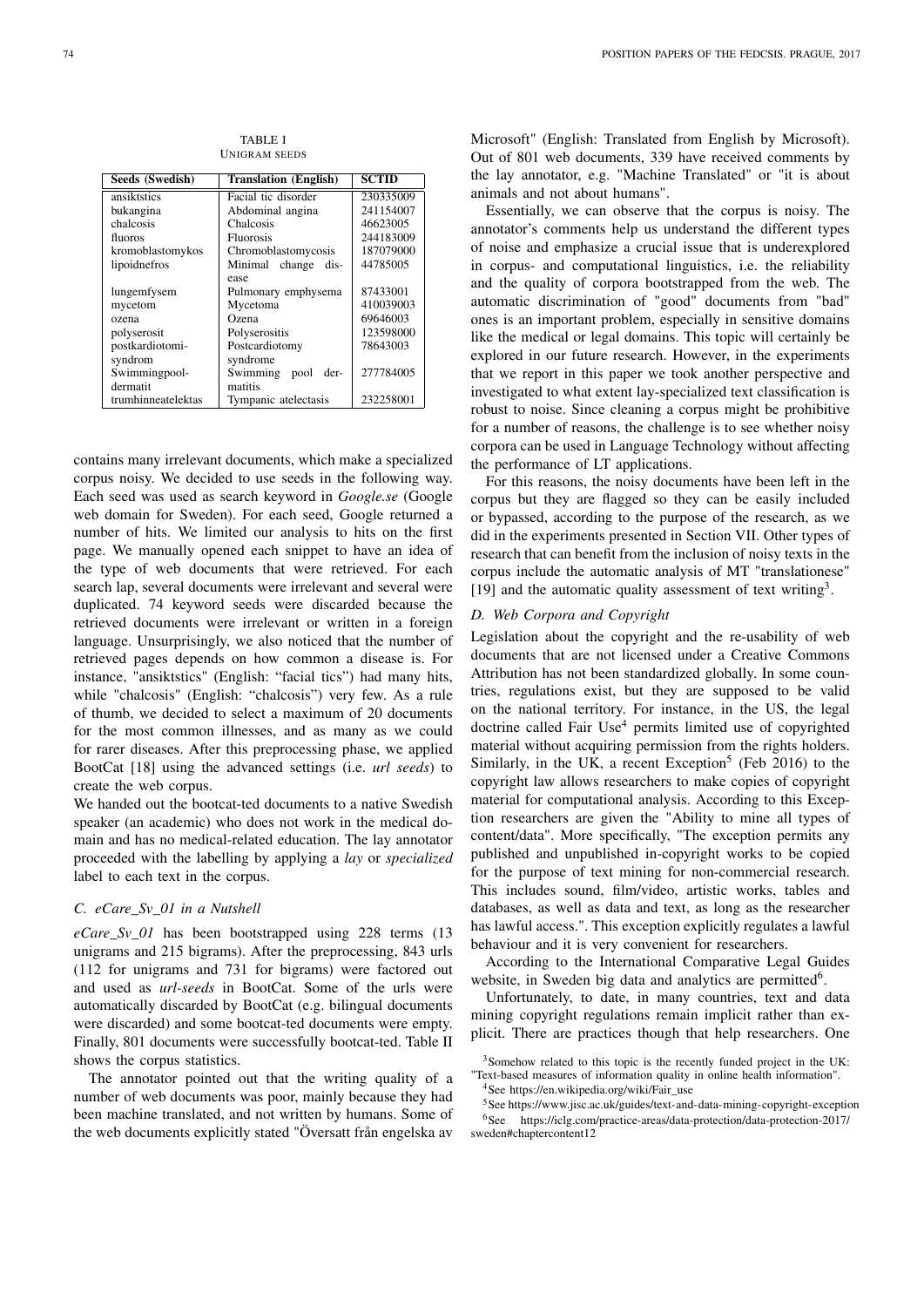| <b>TABLE II</b>   |
|-------------------|
| CORPUS STATISTICS |

|                | initial<br>#<br>seeds | # retrieved<br>seeds | #<br>bootCat-<br>ted URLs | <b>URLs</b><br>per<br>seed: Mean | <b>URL</b><br>per<br>seed:<br><b>Median</b> | URL<br>per<br>seed: SD | # words |
|----------------|-----------------------|----------------------|---------------------------|----------------------------------|---------------------------------------------|------------------------|---------|
| Unigr.         |                       | 13                   | 112                       | 8.61                             | 9.3                                         | 3.57                   | 91 118  |
| <b>Bigrams</b> | 215                   | 142                  | 689                       | 4.85                             |                                             | 3.16                   | 618 491 |
| Total          | 228                   | 155                  | 801                       | 5.16                             |                                             | 3.35                   | 709 609 |

practice that as been adopted in some contexts is to scramble the content; another approach is to limit the use of the content to a certain number of characters; other practices are described in portals and forums<sup>7</sup>.

As a matter of fact, texts in *eCare\_Sv\_01* have not been reproduced in their integrity. When BootCat retrieves and downloads a document, it automatically removes boilerplate and other parts of the original web documents. These cleaning procedures facilitate the use of the corpus for automatic text analysis. In practice, this means that some parts of the original web pages have been stripped out from the web documents stored in *eCare\_Sv\_01* when BootCat preprocessed the documents for the download.

Research-wise, working on a corpus and being unable to share it to allow experimental replication or contrastive analysis is not only frustrating but it also curtails future progress<sup>8</sup>. Since we wish to enlarge *eCare\_Sv\_01* over time via collective collaboration, *eCare\_Sv\_01* is made public and is freely available for research purposes. We are ready to remove any text(s) from the corpus upon an objection from its copyright holder, although to our knowledge, nobody has ever requested to remove any web text from collections crawled from the web, neither within the "web as a corpus" experience, nor within the "wacky" initiative, nor with Common Crawl corpus<sup>9</sup>.  $eCare\_Sv_01$  is distributed under the following disclaimer: "Copyright is held by the author/owner(s) of the web documents included in the corpus. The documents in the corpus can be used for research purposes ONLY.".

### VI. HUMAN ANNOTATION AND INTER-RATER AGREEMENT

The annotation of documents in the corpus as being *lay* or *specialized* was carried out by a native speaker who participates in the project. The lay annotator works in Language Technology and has little knowledge of medical terminology.

To have an idea of the agreement between a lay annotator and an expert annotator, we asked a second annotator who works in Health Informatics to annotate a small sample out of the whole corpus. Then we measured the agreement between the two annotators.

<sup>8</sup>On this topic see also: Branco, A., Cohen, K.B., Vossen, P. et al."Replicability and reproducibility of research results for human language technology: introducing an LRE special section" Lang Resources & Evaluation 2017 51

<sup>9</sup>See http://commoncrawl.org/the-data/

Several inter-rater agreement measures exist [20]. All the inter-rater agreement measures have their strong points and their drawbacks and the use of one over the other depends on the data, the task and the situation. In our case, we wish to measure to what extent two members belonging to two different user groups (i.e. the lay and the expert) spontaneously agree when assessing the difficulty of medical language. Our expectation is that a lay person tends to label as "specialized" a larger number of medical documents than an expert person, who, conversely, tends to see as "lay" many documents that laypeople would consider to be "specialized". In order to test this assumption, we measured the inter-rater agreement by using the classic unweighted Cohen's *kappa* [21] and Krippendorff's *alpha* [22] to get a straightforward indication of the raters' tendencies. Cohen's  $\kappa$  assumes independence of the two coders and is based on the assumption that "if coders were operating by chance alone, we would get a separate distribution for each coder" [20]. This assumption intuitively fits our expectations. Krippendorff's  $\alpha$  is similar to Cohen's  $\kappa$ , but it also takes into account the extent and the degree of disagreement between raters [20].

Table III shows the interrater agreement on the annotated texts. Interestingly, annotators tend to disagree more on documents harvested with unigrams (Row 1), while they agree more on documents harvested with bigrams (Row 2). All in all, both  $\kappa$  and  $\alpha$  scores are approx. 0.5, and both these values indicate a "moderate" agreement according to the magnitude scale for  $\kappa$  [23], and the  $\alpha$  range [24]. These values endorse our hypothesis that there exists a "user group bias". If we contextualize the results, this finding means that patients (who usually have a "lay" perspective) tend to perceive many documents as "specialized", while doctors would assess these documents simply "normal". This has a linguistic implication that affects LT applications in the eHealth field as a whole, and we encourage more in-depth investigation about this topic in the future.

TABLE III INTER-RATER AGREEMENT VALUES

| # documents        | Percentage | Cohens Kappa | <b>Krippendorffs</b><br>Alpha |
|--------------------|------------|--------------|-------------------------------|
| 112 (unigr. seeds) | 75.9       | 0.52         | 0.51                          |
| 236 (bigr. seeds)  | 82.2       | 0.60         | 0.60                          |
| 348 (all)          | 80.2       | 0.57         | 0.57                          |

<sup>7</sup>For instance, see http://linguistics.stackexchange.com/questions/9232/ do-i-have-copyright-issues-when-making-a-corpus-from-the-web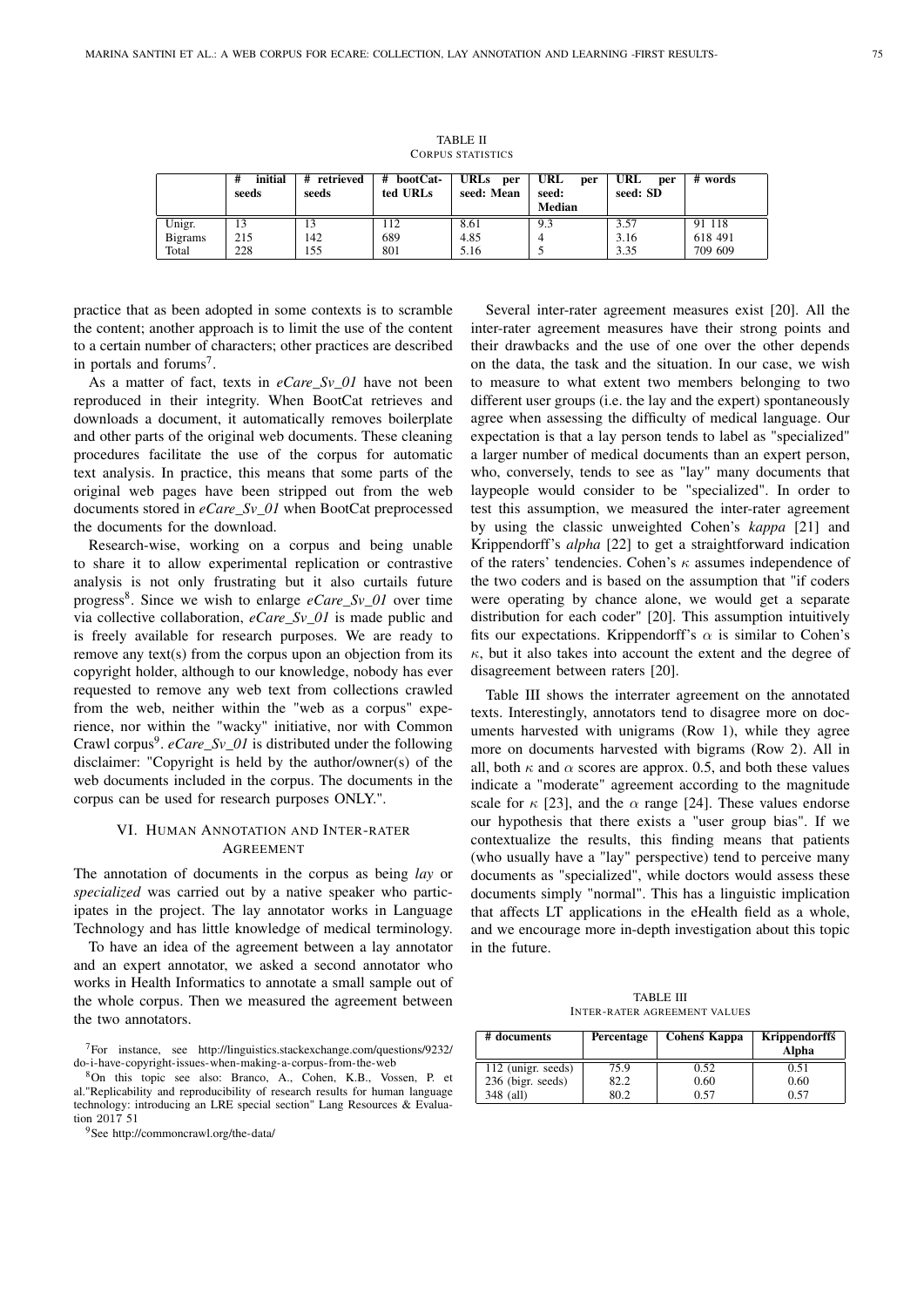#### VII. SUPERVISED LEARNING: THE LAY PERSPECTIVE

In this section, we present two experiments based on layspecialized text classification. We apply fully-supervised machine learning methods to explore how well supervised algorithms learn the labels applied by the *lay annotator*.

Experiment 1 focuses on scalability, and help us understand whether the size of the corpus has an impact of the classification results. In Experiment 2, we explore to what extent layspecialized text classification is affected by noisy documents.

In these experiments, we relied on the Weka Machine Learning Workbench [25] (Explorer and Experimenter interfaces).

### *A. Quick-and-Dirty: Features and Noisy Texts*

The first question to answer when performing lay-specialized text classification is: which features are most appropriate to represent lay and specialized medical sublanguages? Intuitively, one would argue that readability assessment features could well represent the difference between lay and specialized texts. A stable set of readability assessment features is available for Swedish and has been applied to several standard corpora [26]. Unfortunately, texts crawled from the web are noisy, also after being automatically cleaned by BootCat. For instance, texts may contain informal language (e.g. sv: "nå'n annan som hatar utredningen?" English: "somebody else who hates the investigation"), and unpredictable combinations of English words (e.g. "therapycounseling") are numerous. This means that the automatic extraction of readability assessment features from *eCare\_Sv\_01* would imply a regularization of the corpus that we have not planned yet. At this stage, we focus on how to leverage on noisy texts rather than on how to regularize them. For this reason, we decided to apply a filter that requires no text pre-processing, namely the *StringToWordVector* filter that converts strings (i.e. textual content) to vectors of words. Only two attributes were declared, namely *the textual content of the document* defined as "string", and the *sublanguage label* (either "lay" or "specialized") defined as "nominal".

# *B. Experiment 1: Lay-Specialized Text Classification and Scalability*

We converted four subsets of the whole corpus into four datasets. The first dataset contains 156 documents; the second one 220 documents; the third one 337 documents; the fourth datasets includes the whole corpus and contains 801 documents. The four datasets contain some overlapping data since we wish to simulate the progressive expansion of the corpus over time by appending more documents to the original corpus. The rationale of this experimental setting is to observe whether and to what extent the performance of the classifiers deteriorates when increasing the corpus size.

Since we did not know in advance which type of machine learning modelling would be more suitable for this kind of data, we applied three standard algorithms that have very different inductive biases, namely *Decision Trees*, *Naive Bayes* and *SVM*. We used Weka's implementations of the these algorithms, i.e. *J48*, *Naive Bayes* and *SMO*. All the

algorithms were run with standard parameters. We ran each of the algorithms via a metaclassifier (i.e. Classify - Meta - FilteredClassifiers) and we selected in turn each of the predecided classifiers together with the *StringToWordVector* filter (standard parameters). We applied 10-fold-crossvalidation. Results are shown in Tables IV, V, VI and VII (values have been truncated to two decimal places).

For the first dataset (156 documents), *J48* seems to be less suitable than *Naive Bayes* and *SMO*. *J48*'s k statistic is low, indicating that most of the corrected classifications happen by chance. The confusion matrix for J48 shows that lay texts are quite confusing for this classifier (only 48 TP vs 35 missclassified cases), while specialized texts are more clearly set apart (110 TP vs 27 misclassifications). *Naive Bayes* and *SMO* do a better job on this dataset: their averaged ROC area values are much higher than 0.5 (0.5 would mean that a classifier is random). On the second dataset (220 documents), *J48*'s performance values are equivalent to *Naive Bayes*'s and *SMO*'s. On the third dataset (337 documents), *SMO* shows better figures. The performance on the fourth dataset is similar to the third dataset.

In order to compare the performance of the three classifiers on the four datasets, we applied the Corrected Paired T-Test (two tailed) provided by Weka's Experimenter interface. Statistical significance was measured on the results of the three classifiers per dataset, and on the performance of each classifier on the four datasets. Statistical significance was measured at significance level of  $P < 0.001$  on the weighted averaged F-measure. The test did not detect any statistically significant variation. We interpret these findings as a sign of stability since results show the robustness of the models to scalability issues. This experiment supports our claim that a corpus can be extended without causing any deterioration of the performance of LT applications.

# *C. Experiment 2: Lay-Specialized Text Classification With and Without Noise*

In Experiment 2 we explored whether there exists a performance gap between text classification models trained on a collection containing noisy documents and text classification models trained on a collection containing only noise-less documents.

Results are shown in Table VII and Table VIII respectively. In order to compare the two sets of results, we measured the performance of the same algorithm on the two datasets. As in Experiment 1, statistical significance was measured at significance level of  $P < 0.001$  on the weighted averaged Fmeasure. The test did not detect any statistically significant variation. We interpret these findings as a sign of resistance to noise in the lay-specialized text classification task. This experiment supports our claim that noise does not always negatively affect classification performance.

#### *D. Discussion*

Experimental results show that lay-specialized classification performance is good (averaged F-measure is above 0.70 in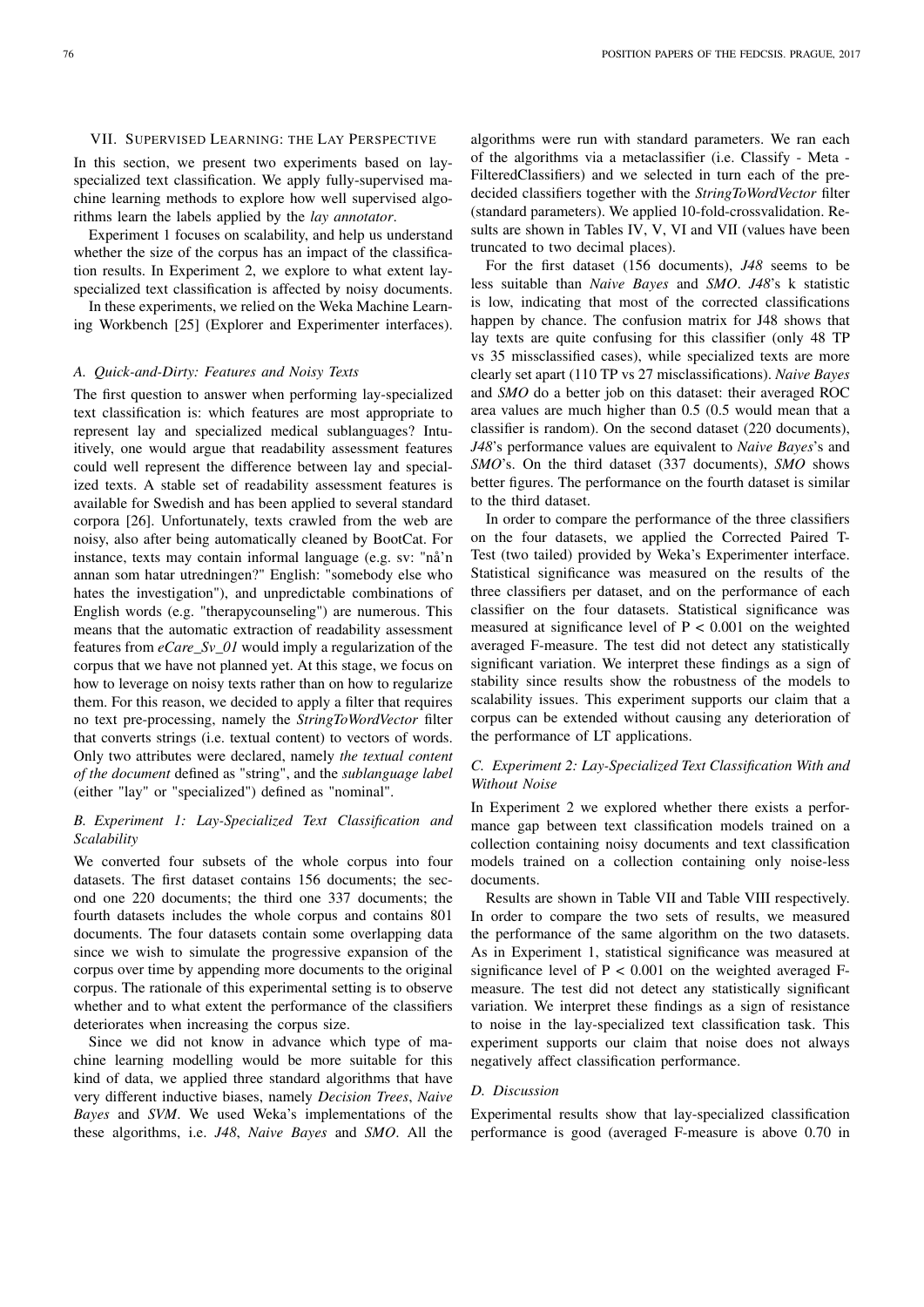|            | n    | Acc. | Avg. P | Avg. R | Avg. F | ROC A. | TD<br>Avg. TP | Avg. FP |
|------------|------|------|--------|--------|--------|--------|---------------|---------|
| J48        | 0.14 | 62.8 | 0.62   | 0.62   | 0.62   | 0.63   | 0.62          | 0.42    |
| NB         | 0.46 | 75.6 | 0.77   | 0.75   | 0.76   | 0.80   | 0.75          | 0.26    |
| <b>SMO</b> | 0.43 | 75.6 | 0.75   | 0.75   | 0.75   | 0.71   | 0.75          | 0.32    |

TABLE IV DATASET 1: 156 DOCUMENTS

TABLE V DATASET 2: 220 DOCUMENTS

|            | n    | Acc.               | Ð<br>Avg. P | Avg. R | $\mathbf{r}$<br>Avg. F | ROC A. | TD<br>Avg.<br>$\mathbf{H}$ | Avg. FP |
|------------|------|--------------------|-------------|--------|------------------------|--------|----------------------------|---------|
| J48        | 0.38 | 71.8               | 0.71        | 0.71   | 0.71                   | 0.69   | 0.71                       | 0.33    |
| NB         | 0.45 | 70.7<br>$1 \leq 1$ | 0.75        | 0.72   | 0.73                   | 0.78   | 0.72                       | 0.25    |
| <b>SMO</b> | 0.36 | 70.9               | 0.70        | 0.70   | 0.70                   | 0.67   | 0.70                       | 0.35    |

TABLE VI DATASET 3: 337 DOCUMENTS

|            | n    | Acc.                               | D<br>Avg. F  | Avg. R | Avg. F | ROC A. | TP<br>Avg. | Avg. FP |
|------------|------|------------------------------------|--------------|--------|--------|--------|------------|---------|
| J48        | 0.38 | $\overline{\phantom{a}}$<br>ہ کے ا | 0.71<br>0.71 | 0.72   | 0.71   | 0.71   | 0.72       | 0.33    |
| <b>NB</b>  | 0.46 | 735<br>ر. ر ۱                      | 0.76         | 0.73   | 0.74   | 0.80   | 0.73       | 0.23    |
| <b>SMO</b> | 0.50 | --<br>7.1                          | 0.77         | 0.77   | 0.77   | 0.75   | 0.77       | 0.27    |

TABLE VII DATASET 4: ALL 801 DOCUMENTS

|            | r    | Acc.  | D<br>Avg. 1 | Avg. R | Avg. F | ROC A. | ТP<br>Avg. | Avg. FP |
|------------|------|-------|-------------|--------|--------|--------|------------|---------|
| J48        | 0.38 | 74.15 | 0.74        | 0.74   | 0.74   | 0.66   | 0.74       | 0.37    |
| NB         | 0.45 | 73.9  | 0.78        | 0.73   | 0.74   | 0.83   | 0.73       | 0.23    |
| <b>SMO</b> | 0.49 | 78.6  | 0.78        | 0.78   | 0.78   | 0.74   | 0.78       | 0.29    |

most cases) and stable across classifiers and across datasets of different sizes.

In our view these results are promising for two main reasons. The first reason is *scalability*: Experiment 1 shows that results are essentially equivalent across samples of different sizes since we observe no statistically significant degeneration in the performance when scaling out. This is reassuring: we can imagine a scenario where we design a dynamic and extensible corpus whose size can be increased over time, and this will not affect the expectation of efficiency and reliability of LT applications when scaling out.

The second reason is *resilience to noise*: removing noisy documents from a corpus can be prohibitive in some contexts. Arguably, not all LT applications require high quality texts to ensure a good performance and reliable results, as we have shown in Experiment 2.

#### VIII. CONCLUSIONS AND FUTURE WORK

In this position paper we argued that 1) leveraging on a dynamic and extensible corpus does not necessarily imply scalability issues for LT applications; 2) leveraging on a noisy corpus does not necessarily imply decreases in performance. To support our claims we presented the results of two experiments in lay-specialized text classification using standard algorithms with standard parameters. Results are not only promising but also encouraging because we expect that more

customized algorithms and optimized parameters can improve on the current performance of the classification models.

The paper presents several novelties. The first novelty is the creation of a very specialized web corpus with highly technical terms coming from SNOMED CT (Swedish version). This design is new since, to our knowledge, normally medical web corpora are built using documents related to common diseases (like varicella, measles, etc.) rather than to very specific illnesses.

We introduced the notion of "user group bias", which indicates that lay annotator and the expert annotator tend to disagree when asked to assess whether a document is lay or specialized. Our experience shows that the annotators' judgment is biassed towards their own expertise (or lack of expertise) in the medical field. This a new type of awareness that it is worth discussing in future.

Promising findings have been presented about corpus scalability and noise resilience. Corpus scalability implies that a corpus can be increased over time and this will not necessarily affect the performance of LT applications based on that corpus. Noise resilience indicates that it is not always necessary to remove noisy documents from a corpus to get reliable performance. Building LT applications that are resistant to noise is an important future direction in Language Technology. Another LT application that may remain unaffected by the noise-ness of corpus is automatic lexicon induction based